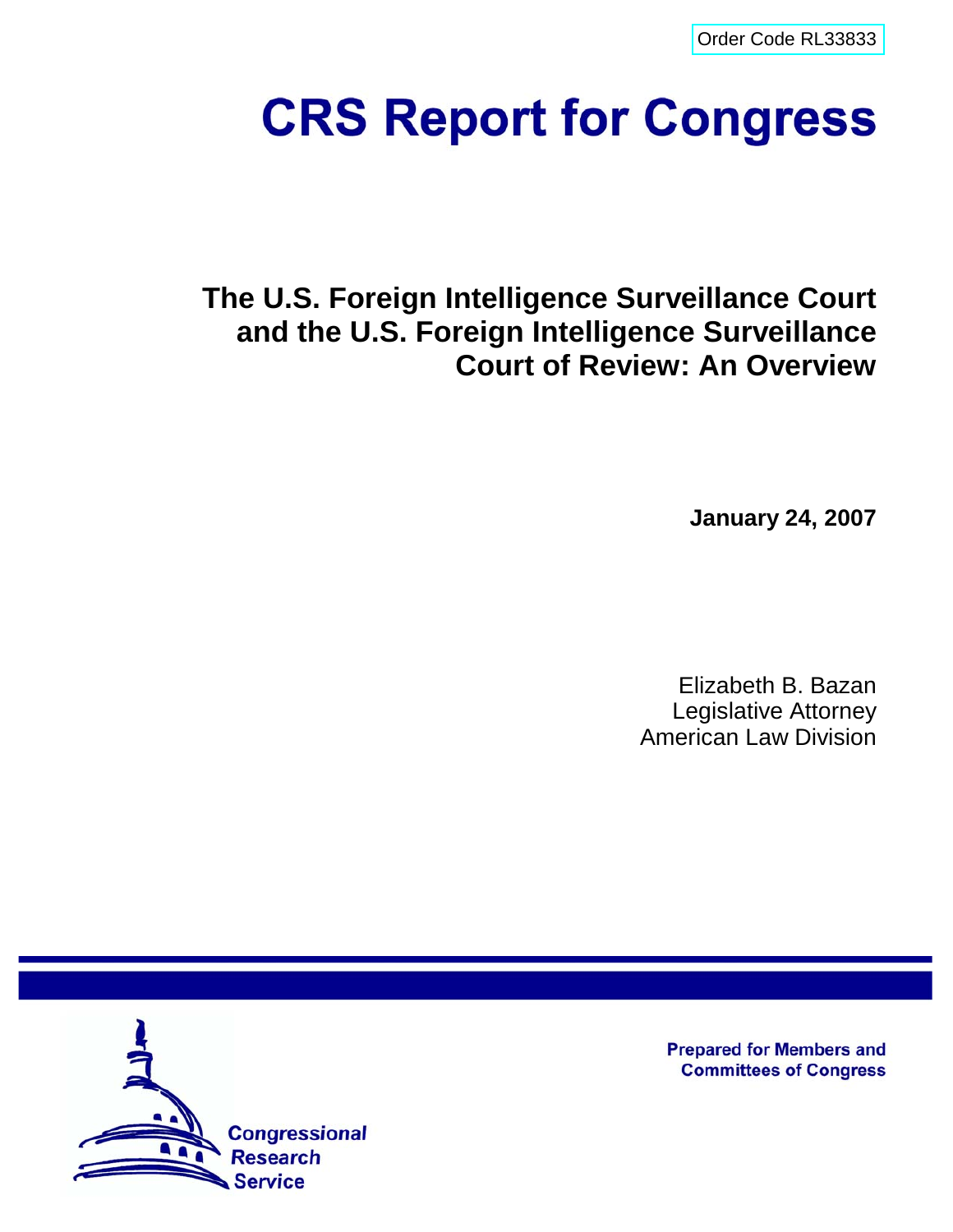## The U.S. Foreign Intelligence Surveillance Court and the U.S. Foreign Intelligence Surveillance Court of Review: An Overview

#### **Summary**

The national debate regarding the National Security Agency's Terrorist Surveillance Program (TSP) focused congressional attention on the U.S. Foreign Intelligence Surveillance Court and the U.S. Foreign Intelligence Surveillance Court of Review created by the Foreign Intelligence Surveillance Act. Congressional interest in these courts has been heightened by the January 17, 2007, letter from Attorney General Gonzales to Chairman Leahy and Senator Specter advising them that a Foreign Intelligence Surveillance Court judge had "issued orders authorizing the Government to target for collection international communications into or out of the United States where there is probable cause to believe that one of the communicants is a member or agent of al Qaeda or an associated terrorist organization," stating that all surveillance previously occurring under the TSP will now be conducted subject to the approval of the Foreign Intelligence Surveillance Court, and noting that the President has determined not to reauthorize the TSP when the current authorization expires. This report examines the creation, membership, structure, and jurisdiction of these courts. It will be updated as subsequent events may require.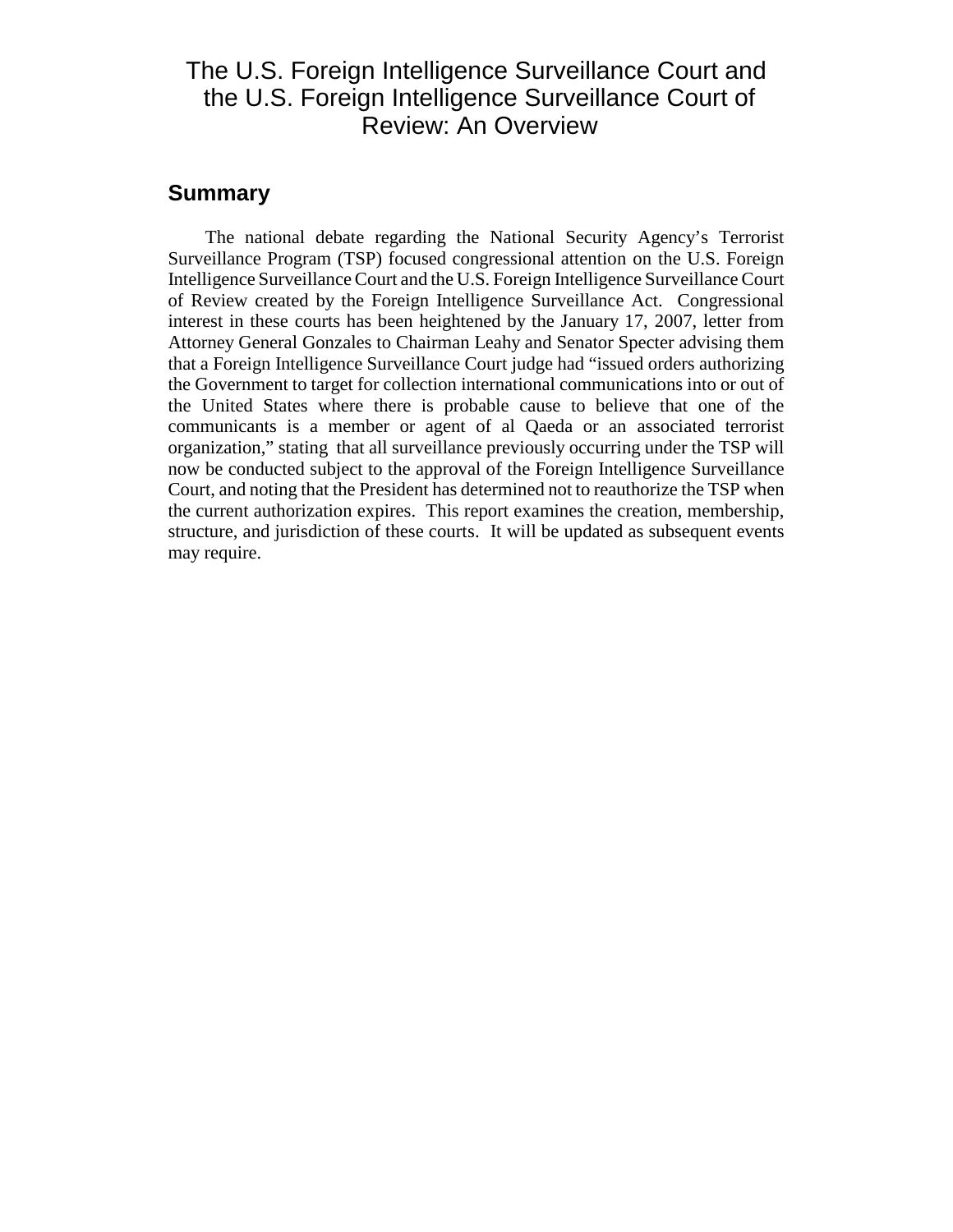## **Contents**

| Membership and Structure of the U.S. Foreign Intelligence Surveillance Court<br>and the U.S. Foreign Intelligence Surveillance Court of Review  4                                                                                                                              |
|--------------------------------------------------------------------------------------------------------------------------------------------------------------------------------------------------------------------------------------------------------------------------------|
|                                                                                                                                                                                                                                                                                |
| Review of Petitions Challenging Production Orders for Tangible Things<br>Motions to suppress information obtained by or derived from<br>electronic surveillance, physical search, or pen registers or trap<br>and trace devices under FISA are heard by U.S. district courts 9 |
|                                                                                                                                                                                                                                                                                |
|                                                                                                                                                                                                                                                                                |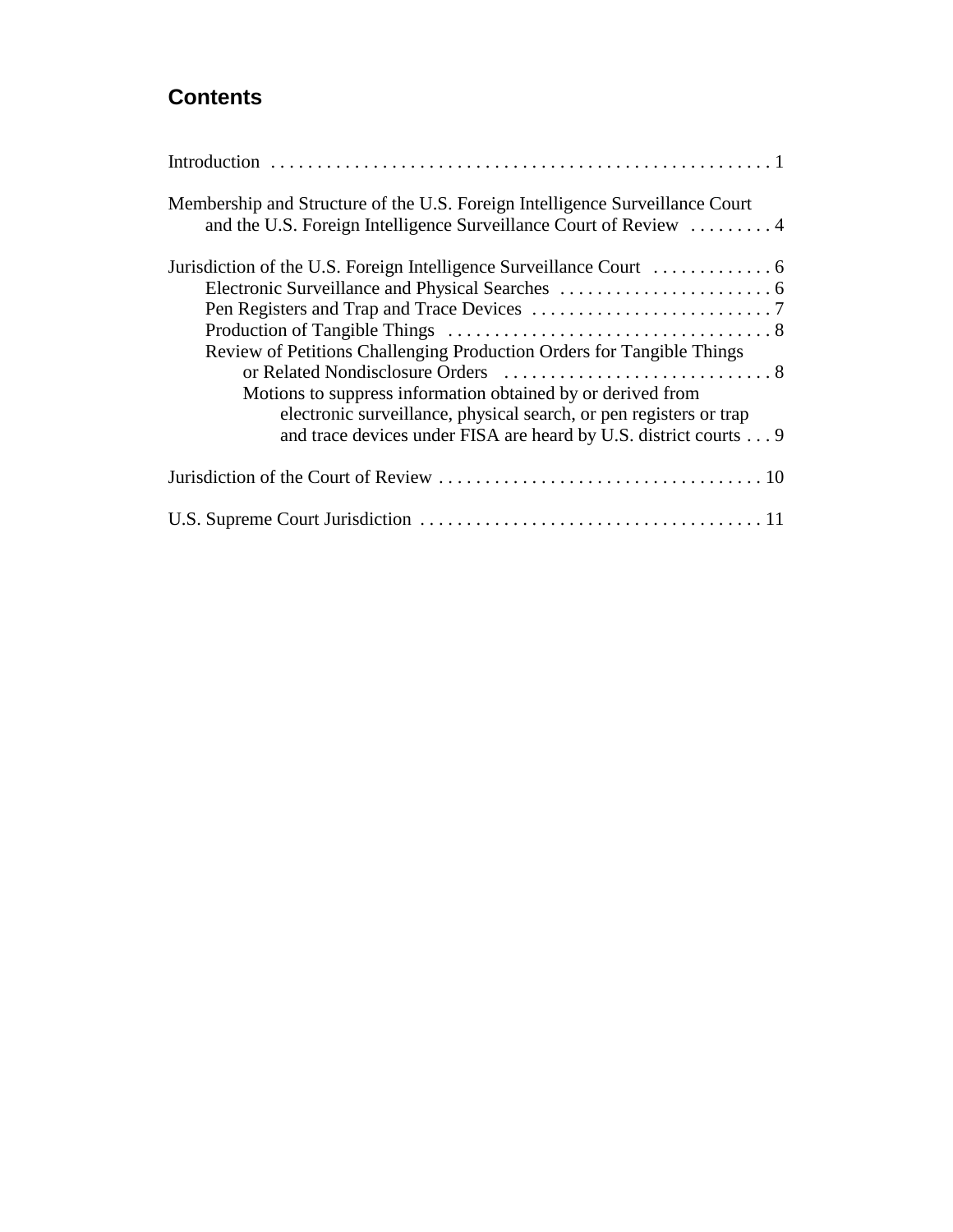## The U.S. Foreign Intelligence Surveillance Court and the U.S. Foreign Intelligence Surveillance Court of Review: An Overview

## **Introduction**

The Foreign Intelligence Surveillance Act of 1978 (FISA), P.L. 95-511, 50 U.S.C. § 1801 et seq., as amended, provides a statutory framework for the U.S. government to engage in electronic surveillance<sup>1</sup> and physical searches<sup>2</sup> to obtain

<sup>1</sup> Under subsection 101(f) of FISA, 50 U.S.C. § 1801(f), the term "electronic surveillance" means:

(1) the acquisition by an electronic, mechanical, or other surveillance device of the contents of any wire or radio communication sent by or intended to be received by a particular, known United States person who is in the United States, if the contents are acquired by intentionally targeting that United States person, under circumstances in which a person has a reasonable expectation of privacy and a warrant would be required for law enforcement purposes;

(2) the acquisition by an electronic, mechanical, or other surveillance device of the contents of any wire communication to or from a person in the United States, without the consent of any party thereto, if such acquisition occurs in the United States, but does not include the acquisition of those communications of computer trespassers that would be permissible under section 2511(2)(i) of Title 18;

(3) the intentional acquisition by an electronic, mechanical, or other surveillance device of the contents of any radio communication, under circumstances in which a person has a reasonable expectation of privacy and a warrant would be required for law enforcement purposes, and if both the sender and all intended recipients are located within the United States; or

(4) the installation or use of an electronic, mechanical, or other surveillance device in the United States for monitoring to acquire information, other than from a wire or radio communication, under circumstances in which a person has a reasonable expectation of privacy and a warrant would be required for law enforcement purposes.

The provisions dealing with such electronic surveillance are found in title I of FISA, 50 U.S.C. § 1801 et seq., while the provisions addressing physical searches are located in title III of FISA, 50 U.S.C. § 1821 et seq.

<sup>2</sup> Subsection 301(5) of FISA, 50 U.S.C. § 1821(5) defines the term "physical search" to mean:

any physical intrusion within the United States into premises or property (including examination of the interior of property by technical means) that is intended to result in a seizure, reproduction, inspection, or alteration of

(continued...)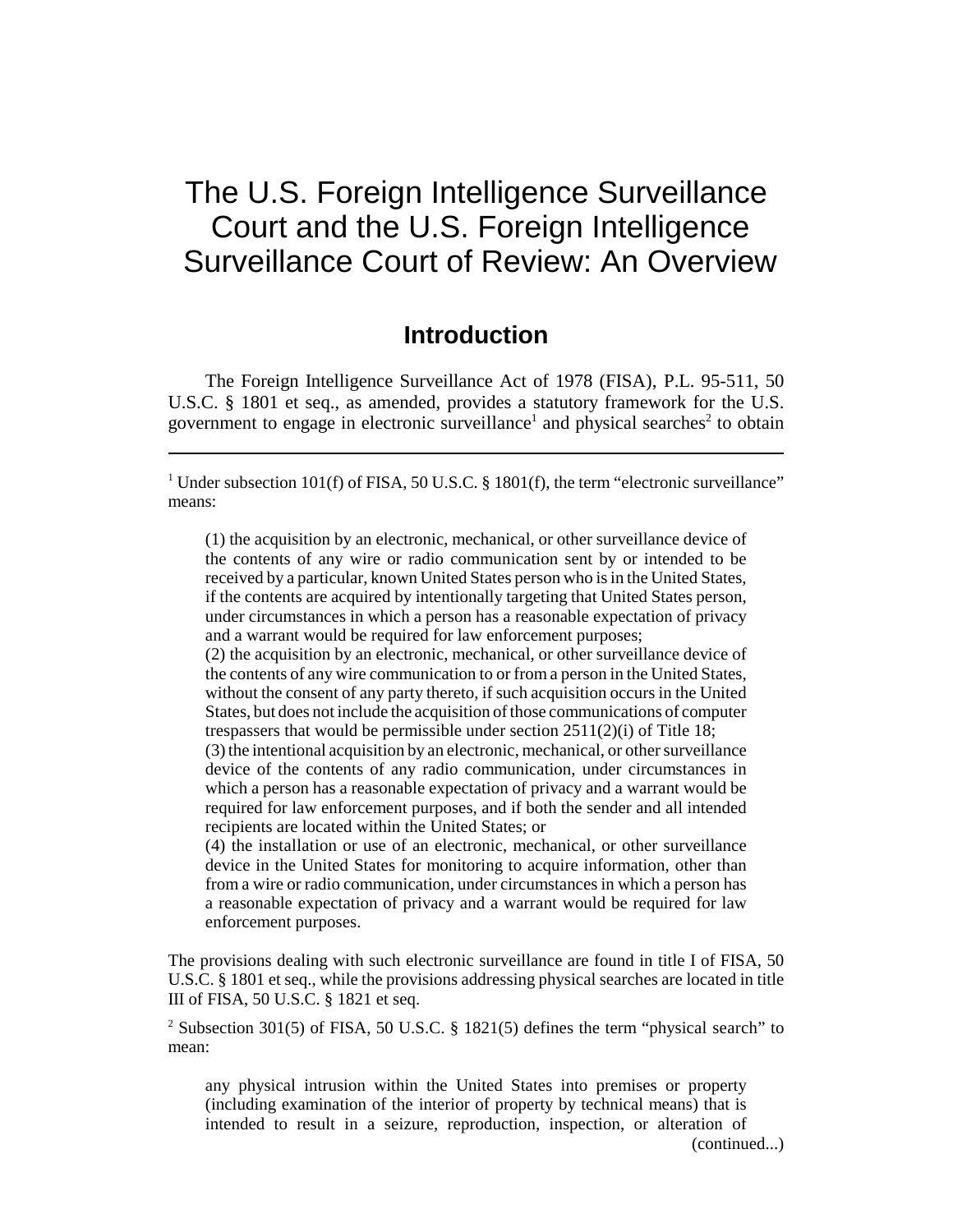#### CRS-2

foreign intelligence information.<sup>3</sup> It also provides a statutory structure for the installation and use of pen registers and trap and trace devices<sup>4</sup> for use in federal investigations to obtain foreign intelligence information not concerning a U.S. person or to protect against international terrorism or clandestine intelligence activities.

#### $2$  (...continued)

information, material, or property, under circumstances in which a person has a reasonable expectation of privacy and a warrant would be required for law enforcement purposes, but does not include (A) "electronic surveillance", as defined in section 1801(f) of this title, or (B) the acquisition by the United States Government of foreign intelligence information from international or foreign communications, or foreign intelligence activities conducted in accordance with otherwise applicable Federal law involving a foreign electronic communications system, utilizing a means other than electronic surveillance as defined in section 1801(f) of this title.

<sup>3</sup> Subsection 101(e) of FISA, 50 U.S.C. § 1801(e), defines "foreign intelligence information" to mean:

(1) information that relates to, and if concerning a United States person is necessary to, the ability of the United States to protect against —

(A) actual or potential attack or other grave hostile acts of a foreign power or an agent of a foreign power;

(B) sabotage or international terrorism by a foreign power or an agent of a foreign power; or

(C) clandestine intelligence activities by an intelligence service or network

of a foreign power or by an agent of a foreign power; or

(2) information with respect to a foreign power or foreign territory that relates to, and if concerning a United States person is necessary to —

(A) the national defense or the security of the United States; or

(B) the conduct of the foreign affairs of the United States.

<sup>4</sup> Pen registers and trap and trace devices are addressed in title IV of FISA, 50 U.S.C. § 1841 et seq. Subsection 401(2) of FISA, 50 U.S.C. § 1841(2) defines "pen register" and "trap and trace device" by cross-reference to 18 U.S.C. § 3127. Under 18 U.S.C. § 3127(3), "pen register" is defined to mean:

a device or process which records or decodes dialing, routing, addressing, or signaling information transmitted by an instrument or facility from which a wire or electronic communication is transmitted, provided, however, that such information shall not include the contents of any communication, but such term does not include any device or process used by a provider or customer of a wire or electronic communication service for billing, or recording as an incident to billing, for communications services provided by such provider or any device or process used by a provider or customer of a wire communication service for cost accounting or other like purposes in the ordinary course of its business.

The term "trap and trace device" is defined under 18 U.S.C. § 3127(4) to mean:

a device or process which captures the incoming electronic or other impulses which identify the originating number or other dialing, routing, addressing, and signaling information reasonably likely to identify the source of a wire or electronic communication, provided, however, that such information shall not include the contents of any communication.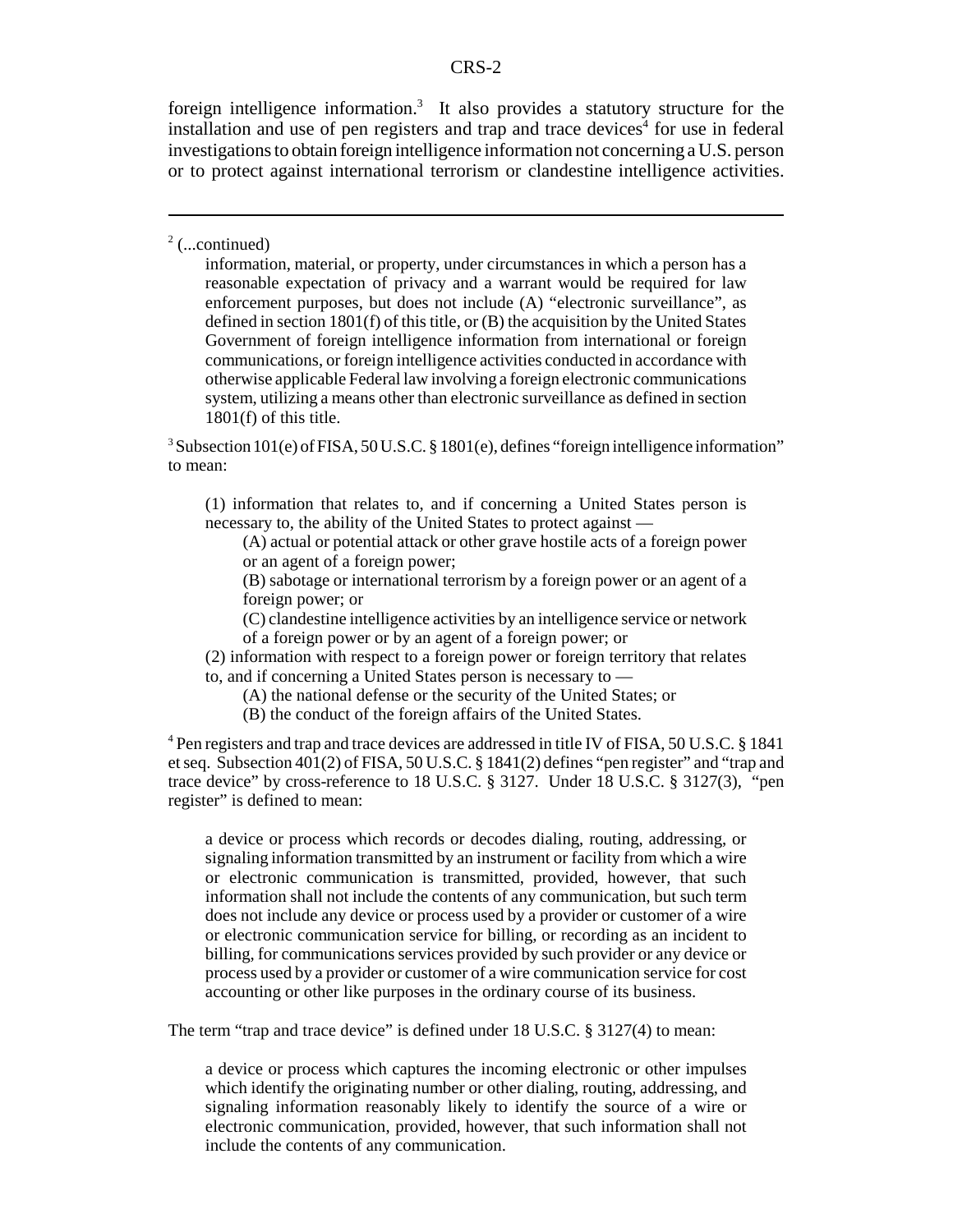Such an investigation of a U.S. person may not be conducted solely on the basis of activities protected by the First Amendment to the Constitution.5

In addition, FISA provides statutory authority for the Director of the Federal Bureau of Investigation (FBI) or his designee to seek a U.S. Foreign Intelligence Surveillance Court (FISC) order authorizing the production of any tangible things (including books, records, papers, documents, and other items) for an investigation to obtain foreign intelligence information not concerning a U.S. person or to protect against international terrorism or clandestine intelligence activities. Again, such an investigation of a U.S. person may not conducted solely on the basis of First Amendment-protected activities.<sup>6</sup> A production order for tangible things may be accompanied by a nondisclosure order. Under Section 501(d) of FISA, 50 U.S.C. § 1861(d), no person shall disclose to any other person that the FBI has sought or obtained tangible things pursuant to an order under this section, other than to those persons to whom disclosure is necessary to comply with such order, an attorney to obtain legal advice or assistance with respect to the production of things in response to the order, or other persons as permitted by the Director of the FBI or the designee of the Director. A person to whom a disclosure is made is also subject to the nondisclosure requirements. Any person making or intending to make a disclosure to a person to whom disclosure is necessary to comply with the order or to whom disclosure is permitted by the Director of the FBI or his designee must, at the request of the Director or his designee, identify the person to whom disclosure is to be or has been made.

<sup>5</sup> Section 402 of FISA, 50 U.S.C. § 1842.

<sup>6</sup> Section 501 of FISA, 50 U.S.C. § 1861.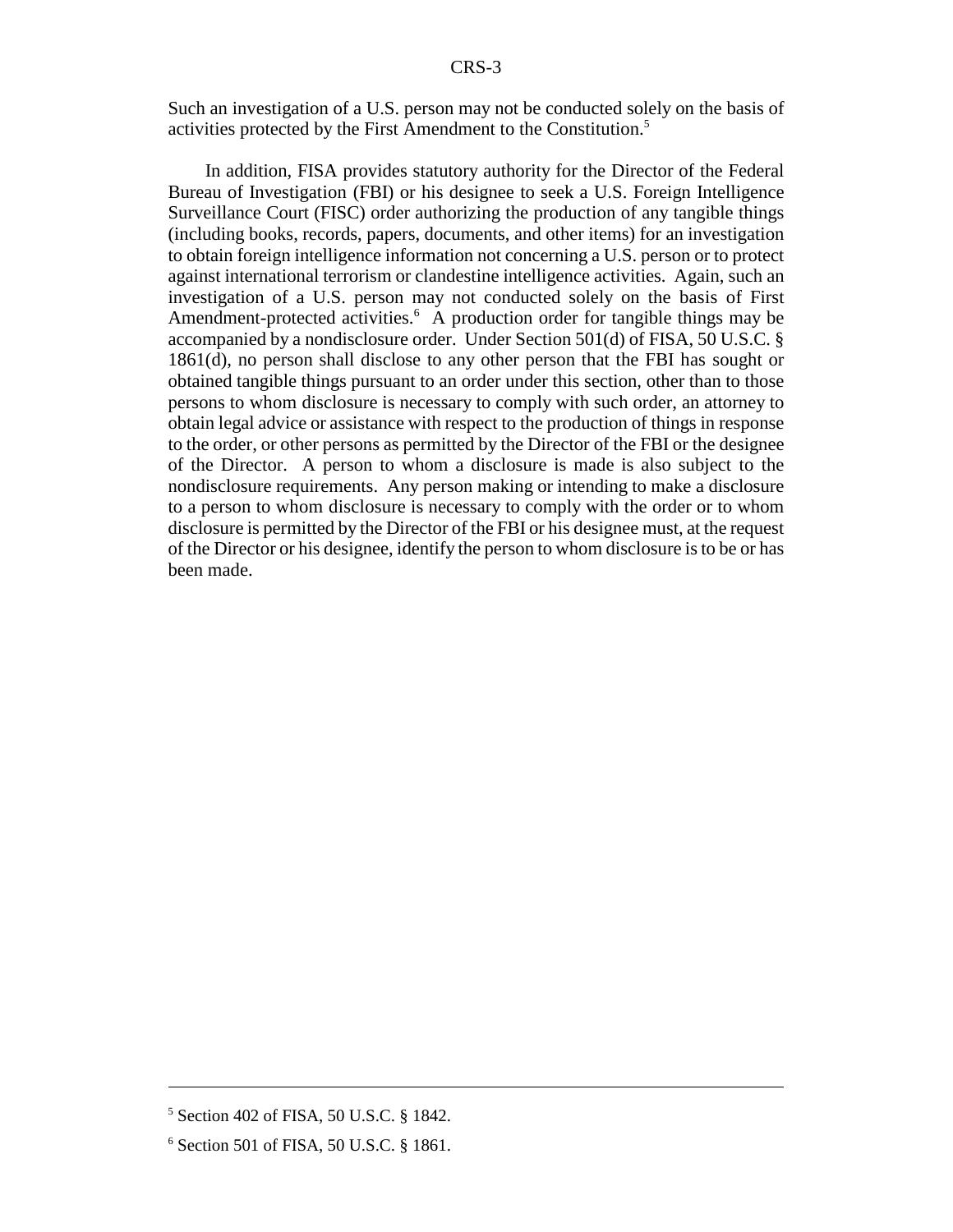With limited exceptions,<sup>7</sup> electronic surveillance and physical searches may be conducted under FISA pursuant to court orders issued by a judge of the FISC, and pen registers and trap and trace devices may be installed and used pursuant to the order of a FISC judge or a U.S. Magistrate Judge authorized to act in that judge's behalf. In all instances in which the production of any tangible thing is required under FISA, an order from a FISC judge or a U.S. Magistrate Judge authorized to act in the judge's behalf must be obtained. Appeals from the denial of applications for FISC orders approving electronic surveillance, physical search, or production of tangible things may be made by the U.S. government to the U.S. Foreign Intelligence Court of Review (Court of Review). If the denial of an application is upheld by the Court of Review, a petition for certiorari may be filed to the U.S. Supreme Court.

This report discusses the creation and structure of the Foreign Intelligence Surveillance Court and the Foreign Intelligence Court of Review and their respective jurisdictions.

## **Membership and Structure of the U.S. Foreign Intelligence Surveillance Court and the U.S. Foreign Intelligence Surveillance Court of Review**

Section 103 of the Foreign Intelligence Surveillance Act, as amended, 50 U.S.C. § 1803, establishes the U.S. Foreign Intelligence Surveillance Court and the U.S.

<sup>&</sup>lt;sup>7</sup> In the case of FISA electronic surveillance, those exceptions may be found in sections 102 (electronic surveillance for foreign intelligence purposes of certain types of foreign powers, as defined under section  $101(a)(1)$ , (2), and (3), 50 U.S.C. §§ 1801(a)(1), (2), and (3), upon Attorney General certification), 105(f) (emergency authorization by the Attorney General for up to 72 hours, if specified criteria are met, while an application for a FISC order is pursued), and 111 of FISA (authority electronic surveillance without a court order for up to 15 calendar days following a congressional declaration of war), 50 U.S.C. §§ 1802, 1805(f) and 1811, respectively. The exceptions to the requirement for a court order for FISA physical searches may be found at sections 302 (physical searches for foreign intelligence purposes with respect to certain types of foreign powers, as defined under section  $101(a)(1)$ ,  $(2)$ , and  $(3)$ , 50 U.S.C. §§ 1801 $(a)(1)$ ,  $(2)$ , and  $(3)$ , upon Attorney General certification), 304(e) (emergency authorization by the Attorney General for up to 72 hours, if specified criteria are met, while an application for a FISC order is pursued) and 309 (authority for physical searches for up to 15 calendar days following a congressional declaration of war) of FISA, 50 U.S.C. §§ 1822, 1824(e), and 1829, respectively. The exceptions with respect to FISA pen registers and trap and trace devices may be found at sections 403 (emergency authorization by the Attorney General for up to 48 hours, if specified criteria are met, while an application for a FISC order is pursued) and 404 (authority for installation and use of pen registers and trap and trace devices for up to 15 calendar days following a congressional declaration of war) of FISA, 50 U.S.C. §§ 1843 and 1844, respectively.

A "foreign power," as defined in subsection (a)(1), (2), or (3), 50 U.S.C. §§ 1801(a)(1), (2), or (3), means "(1) a foreign government or any component thereof, whether or not recognized by the United States;" "(2) a faction of a foreign nation or nations, not substantially composed of United States persons;" or "(3) an entity that is openly acknowledged by a foreign government or governments to be directed and controlled by such foreign government or governments."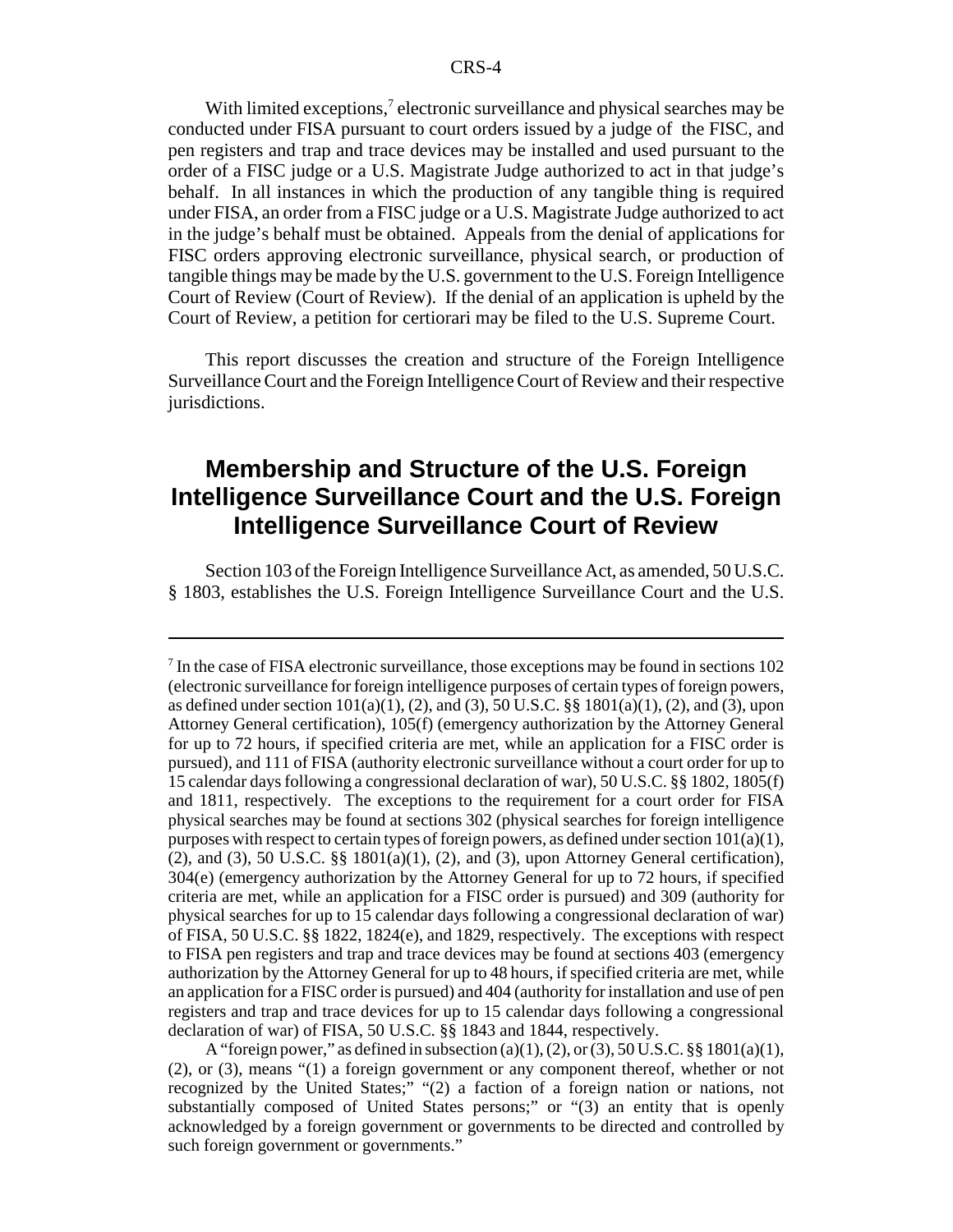Foreign Intelligence Surveillance Court of Review. The FISC is composed of 11 U.S. district court judges publicly designated by the Chief Justice of the United States from seven circuits, at least three of whom must reside within 20 miles of the District of Columbia.<sup>8</sup> The Chief Justice publicly designates one of the FISC judges to be presiding judge.

Although there is a procedure for the publication of FISC opinions, such publication is extremely rare. Only one opinion has been published since the court's inception in 1978, *In re All Matters Submitted to the Foreign Intelligence Surveillance Court*, 218 F. Supp. 2d 611 (U.S. Foreign Intell. Surveil. Ct. 2002). Under Foreign Intelligence Surveillance Court Rule 5(c),

[o]n request by a Judge, the Presiding Judge, after consulting with other Judges of the Court, may direct that an Opinion be published. Before publications, the Opinion must be reviewed by the Executive Branch and redacted, as necessary, to ensure that properly classified information is appropriately protected pursuant to Executive Order 12958 as amended by Executive Order 13292 (or its successor).

Three of the FISC judges who reside within 20 miles of the District of Columbia, or, if all of those judges are unavailable, other FISC judges designated by the presiding judge of the FISC, comprise a petition review pool that has jurisdiction to review petitions filed pursuant to subsection  $501(f)(1)$  of FISA, 50 U.S.C. §  $1861(f)(1)$ , to challenge a production order for tangible things in a foreign intelligence, international terrorism, or clandestine intelligence activities investigation under section 501 of FISA, or a nondisclosure order imposed in connection with such a production order.<sup>9</sup>

The Court of Review is composed of three judges publicly designated by the Chief Justice from the United States district courts or courts of appeals. The Chief Justice also publicly designates one of the three judges as the presiding judge of the court.10 Only one opinion has been published by the Court of Review, *In re Sealed Case*, 310 F.3d 717 (U.S. Foreign Intell. Surveil. Ct. Rev. 2002), which is the first opinion the court has issued.

Each FISC and Court of Review judge serves for a maximum of seven years and is not eligible for redesignation. $^{11}$ 

<sup>8</sup> Subsection 103(a) of FISA, 50 U.S.C. § 1803(a).

<sup>&</sup>lt;sup>9</sup> Subsection 103(e)(1) of FISA, 50 U.S.C. § 1803(e)(1). Under subsection 103(f)(2) of FISA, 50 U.S.C. § 1803(f)(2), within sixty days after March 9, 2006, the FISC was directed to adopt and, consistent with the protection of national security, publish procedures for the review of petitions filed pursuant to subsection  $501(f)(1)$  of FISA, 50 U.S.C. § 1861(f)(1) the petition review pool. Subsection  $501(f)(2)$  requires that such procedures provide that review of a petition shall be conducted in camera and also provide for the designation of an acting presiding judge of the panel.

<sup>10</sup> Subsection 103(b) of FISA, 50 U.S.C. § 1803(b).

 $11$  Subsection 103(d) of FISA, 50 U.S.C. § 1803(d).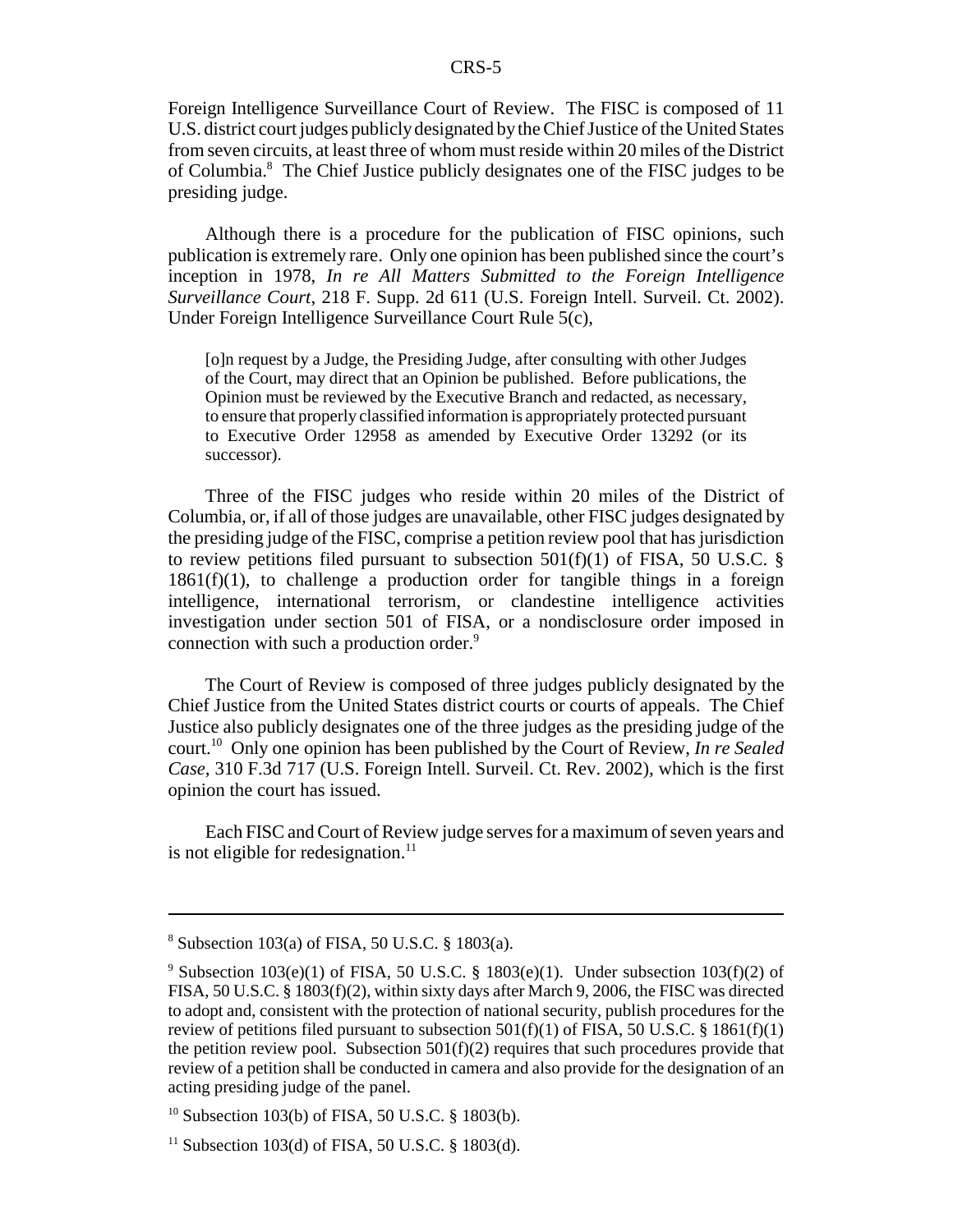## **Jurisdiction of the U.S. Foreign Intelligence Surveillance Court**

#### **Electronic Surveillance and Physical Searches**

The FISC has jurisdiction to hear applications<sup>12</sup> for and to grant court orders approving electronic surveillance or physical searches anywhere in the United States to obtain foreign intelligence information under  $FISA$ <sup>13</sup> No FISC judge may hear an application for electronic surveillance or a physical search under FISA that has been denied previously by another FISC judge.<sup>14</sup> In general, such applications are either granted, granted as modified, or denied.<sup>15</sup> If a FISC judge denies an application for an order authorizing electronic surveillance under FISA,<sup>16</sup> such judge shall provide immediately for the record a written statement of each reason for his or her decision and, on motion of the United States, the record shall be transmitted, under seal, to the Court of Review. Proceedings in the FISC, conducted pursuant to procedures adopted under subsection  $103(f)(1)$  of FISA, 50 U.S.C. § 1803 $(f)(1)$ ,<sup>17</sup> and

<sup>16</sup> The requirements for issuance of a FISC order granting an application for electronic surveillance under FISA are set out in section 105 of FISA, 50 U.S.C. § 1805, while the requirements for issuance of a FISC order granting an application for a physical search under FISA are set out in section 304 of FISA, 50 U.S.C. § 1824.

<sup>17</sup> *Id.* Under subsection 103(f)(1), 50 U.S.C. § 1803(f)(1), the FISC and the Court of Review may establish such rules and procedures, and take such actions, as are reasonably necessary to administer their responsibilities under FISA. Subsection  $103(f)(2)$ , 50 U.S.C. § (continued...)

 $12$  The requirements for an application for a court order authorizing electronic surveillance under FISA are set out in section 104 of FISA, 50 U.S.C. § 104. The requirements for an application authorizing a physical search under FISA are set out in section 303 of FISA, 50 U.S.C. § 1823.

<sup>&</sup>lt;sup>13</sup> Subsection 103(a) of FISA, 50 U.S.C. § 1803(a) (electronic surveillance); subsection 302(c) of FISA, 50 U.S.C. § 1822(c) (physical searches).

<sup>14</sup> *Id.*

<sup>&</sup>lt;sup>15</sup> The number of applications for electronic surveillance and physical searches under FISA granted, modified, and denied each year are reported to the Congress and to the Administrative Office in reports which are publicly available at [http://www.usdoj.gov/ ag/readingroom/ag\_foia1.htm], listed under "Annual Foreign Intelligence Surveillance Act Reports." Annual reporting of electronic surveillance information is required by the congressional oversight requirements of sections 107 of FISA, 50 U.S.C. § 1807. There is no precisely parallel reporting requirement in FISA regarding physical searches, pen registers and trap and trace devices, or production of tangible things. Section 306 of FISA, 50 U.S.C. § 1826, requires such reports to on a semi-annual rather than an annual basis on physical searches. There are more detailed semi-annual congressional reporting requirements placed upon the Attorney General with respect to electronic surveillances, section 108 of FISA, 50 U.S.C. § 1808; physical searches, section 306 of FISA, 50 U.S.C. § 1826; and pen registers and trap and trace devices, section 406 of FISA, 50 U.S.C. § 1846; and annual reporting requirements with respect to production of tangible things, section 502 of FISA, 50 U.S.C. § 1862. Additional reporting requirements were added by the Intelligence Reform and Terrorism Prevention Act, P.L. 108-458, and codified as a new section 601 of FISA, 50 U.S.C. § 1871.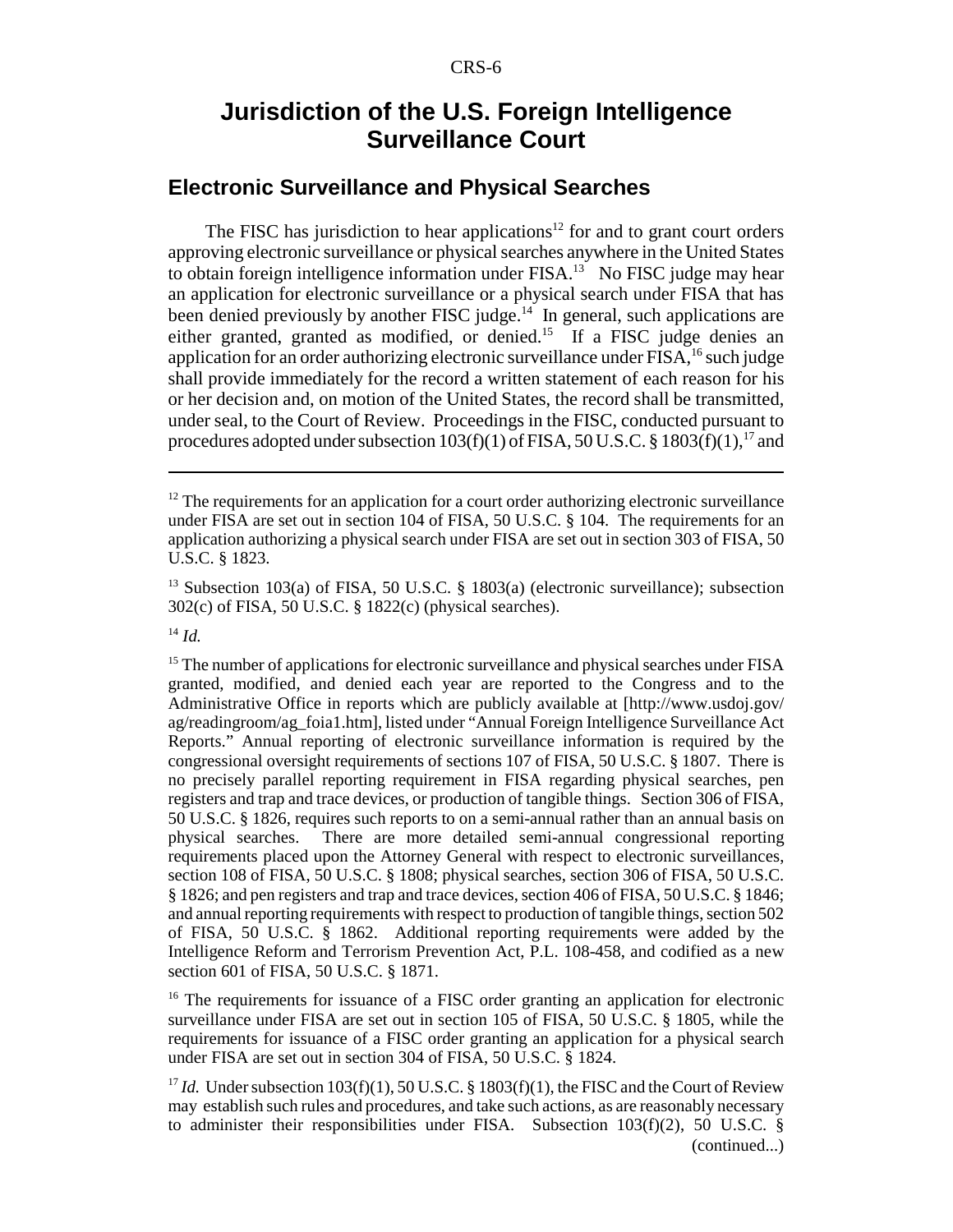proceedings of the Court of Review, are to be conducted as expeditiously as possible. The record of such proceedings, including applications made and orders granted, must be maintained under security measures established by the Chief Justice in consultation with the Attorney General and the Director of National Intelligence.18

#### **Pen Registers and Trap and Trace Devices**

Either a FISC judge or a U.S. Magistrate Judge publicly designated by the Chief Justice to act on behalf of such judge may hear applications<sup>19</sup> for and grant orders<sup>20</sup> approving installation and use of pen registers and trap and trace devices<sup>21</sup> for an investigation to obtain foreign intelligence information not concerning a U.S. person<sup> $\frac{2}{2}$ </sup> or to protect against international terrorism<sup>23</sup> or clandestine intelligence

<sup>18</sup> Subsection 103(c) of FISA, 50 U.S.C. § 1803(c) (electronic surveillance); subsection 302(e), 50 U.S.C. § 1822(e) (physical searches).

 $19$  The requirements for an application for a pen register or trap and trace device under FISA are set forth in subsection  $402(a)-(c)$  of FISA, 50 U.S.C. § 1842(a)-(c).

 $20$  The requirements for issuance of a FISC order authorizing a pen register or trap and trace device under FISA are set forth in subsection  $402(d)$  of FISA,  $50 \text{ U.S.C.}$  § 1842(d).

<sup>21</sup> Subsections 402(b) or (d), 50 U.S.C. §§ 1842(b) or (d).

<sup>22</sup> Under subsection 101(i) of FISA, 50 U.S.C. § 1801(i), a "United States person" is defined to mean "a citizen of the United States, an alien lawfully admitted for permanent residence (as defined in section  $1101(a)(20)$  of Title 8), an unincorporated association a substantial number of members of which are citizens of the United States or aliens lawfully admitted for permanent residence, or a corporation which is incorporated in the United States, but does not include a corporation or an association which is a foreign power, as defined in subsection (a)(1), (2), or (3) of this section." As noted above, a "foreign power," as defined in subsection (a)(1), (2), or (3), 50 U.S.C. §§  $1801(a)(1)$ , (2), or (3), means "(1) a foreign government or any component thereof, whether or not recognized by the United States;" "(2) a faction of a foreign nation or nations, not substantially composed of United States persons;" or "(3) an entity that is openly acknowledged by a foreign government or governments to be directed and controlled by such foreign government or governments."

<sup>23</sup> Under subsection 101(c) of FISA, 50 U.S.C. § 1801(c), "international terrorism" means activities that "(1) involve violent acts or acts dangerous to human life that are a violation of the criminal laws of the United States or of any State, or that would be a criminal violation if committed within the jurisdiction of the United States or any State;" "(2) appear (continued...)

 $17$  (...continued)

<sup>1803(</sup>f)(2), requires that rules and procedures so established, and any modifications thereto, must be recorded and must be transmitted to all of the judges on the FISC, all of the judges on the Court of Review, the Chief Justice of the United States, the House and Senate Judiciary Committees, the Senate Select Committee on Intelligence, and the House Permanent Select Committee on Intelligence. Such transmissions are to be submitted in unclassified form, but may include a classified annex. The FOREIGN INTELLIGENCE SURVEILLANCE COURT RULES OF PROCEDURE and the PROCEDURES FOR REVIEW OF PETITIONS FILED PURSUANT TO SECTION 501(F) OF THE FOREIGN INTELLIGENCE SURVEILLANCE ACT OF 1978, AS AMENDED are available at [http://www.uscourts.gov/ rules/fisa.html]. No rules of procedure for the Court of Review have been identified, although section  $103(f)(1)$ t also provides that court with authority to establish such rules.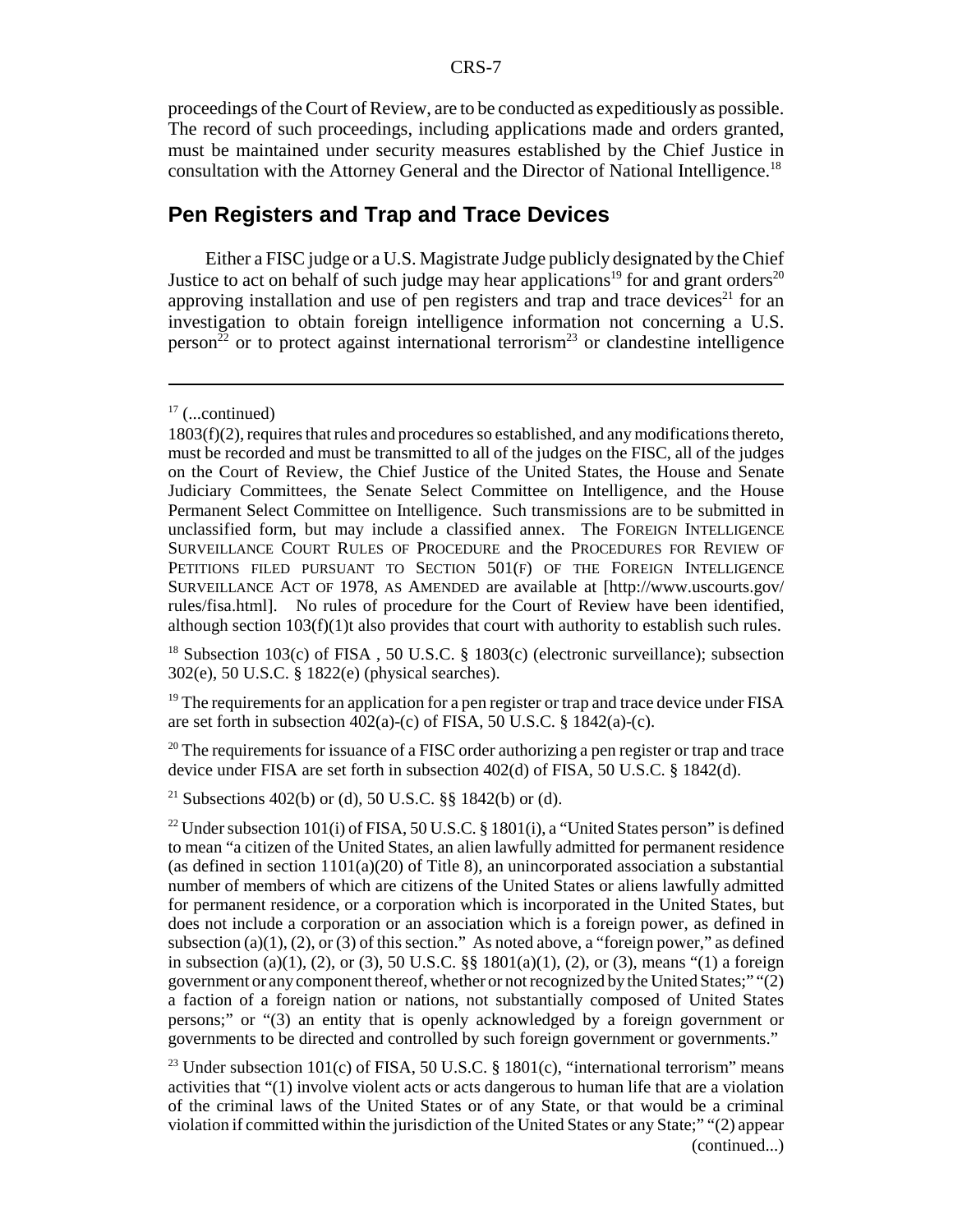activities, provided that such investigation of a U.S. person is not conducted solely on the basis of activities protected by the First Amendment to the Constitution.

#### **Production of Tangible Things**

As in the case of pen registers and trap and trace devices, either a FISC judge or a U.S. Magistrate Judge publicly designated by the Chief Justice to act on behalf of such judge may hear applications<sup>24</sup> for and grant orders<sup>25</sup> approving production of any tangible thing<sup>26</sup> for an investigation to obtain foreign intelligence information not concerning a U.S. person or to protect against international terrorism or clandestine intelligence activities, provided that such investigation of a U.S. person is not conducted solely upon the basis of activities protected by the First Amendment to the Constitution.

#### **Review of Petitions Challenging Production Orders for Tangible Things or Related Nondisclosure Orders**

A person who receives a production order may challenge that order by filing a petition with the petition review pool created by section 103(e) of FISA, 50 U.S.C. § 1803(e). The recipient of a production order must wait at least a year before challenging the nondisclosure order imposed in connection with that production order by filing a petition with the petition review pool to modify or set aside the nondisclosure order.<sup>27</sup> If the judge denies a petition to modify or set aside a nondisclosure order, the recipient of such order must wait at least another year before filing another such petition with respect to such nondisclosure order. Any production or nondisclosure order not explicitly modified or set aside remains in full effect.<sup>28</sup>

Judicial proceedings under this subsection are conducted under the PROCEDURES FOR REVIEW OF PETITIONS FILED PURSUANT TO SECTION 501(F) OF THE FOREIGN INTELLIGENCE SURVEILLANCE ACT OF 1978, AS AMENDED, and are to be concluded as expeditiously as possible. The record of proceedings, including petitions filed, orders granted, and statements of reasons for decision, are maintained under security

 $23$  (...continued)

to be intended —  $(A)$  to intimidate or coerce a civilian population;  $(B)$  to influence the policy of a government by intimidation or coercion; or (C) to affect the conduct of a government by assassination or kidnapping;" and "(3) occur totally outside the United States, or transcend national boundaries in terms of the means by which they are accomplished, the persons they appear intended to coerce or intimidate, or the locale in which their perpetrators operate or seek asylum."

 $24$  The requirements for an application for a FISC order for production of tangible things under FISA are set forth in subsection 501(a) and (b) of FISA, 50 U.S.C. § 1861(a) and (b).

 $25$  The requirements for issuance of a FISC order for production of tangible things under FISA are set forth in subsection 501(c) of FISA, 50 U.S.C. § 1861(c).

<sup>&</sup>lt;sup>26</sup> Subsections 501(b)(1) and (c), 50 U.S.C. §§ 1861(b)(1) and (c).

<sup>&</sup>lt;sup>27</sup> Subsection 501(f)(2)(A)(i), 50 U.S.C. § 1861(f)(2)(A)(i).

<sup>&</sup>lt;sup>28</sup> Subsection 501(f)(2)(C) and (D), 50 U.S.C. § 1861(f)(2)(C) and (D).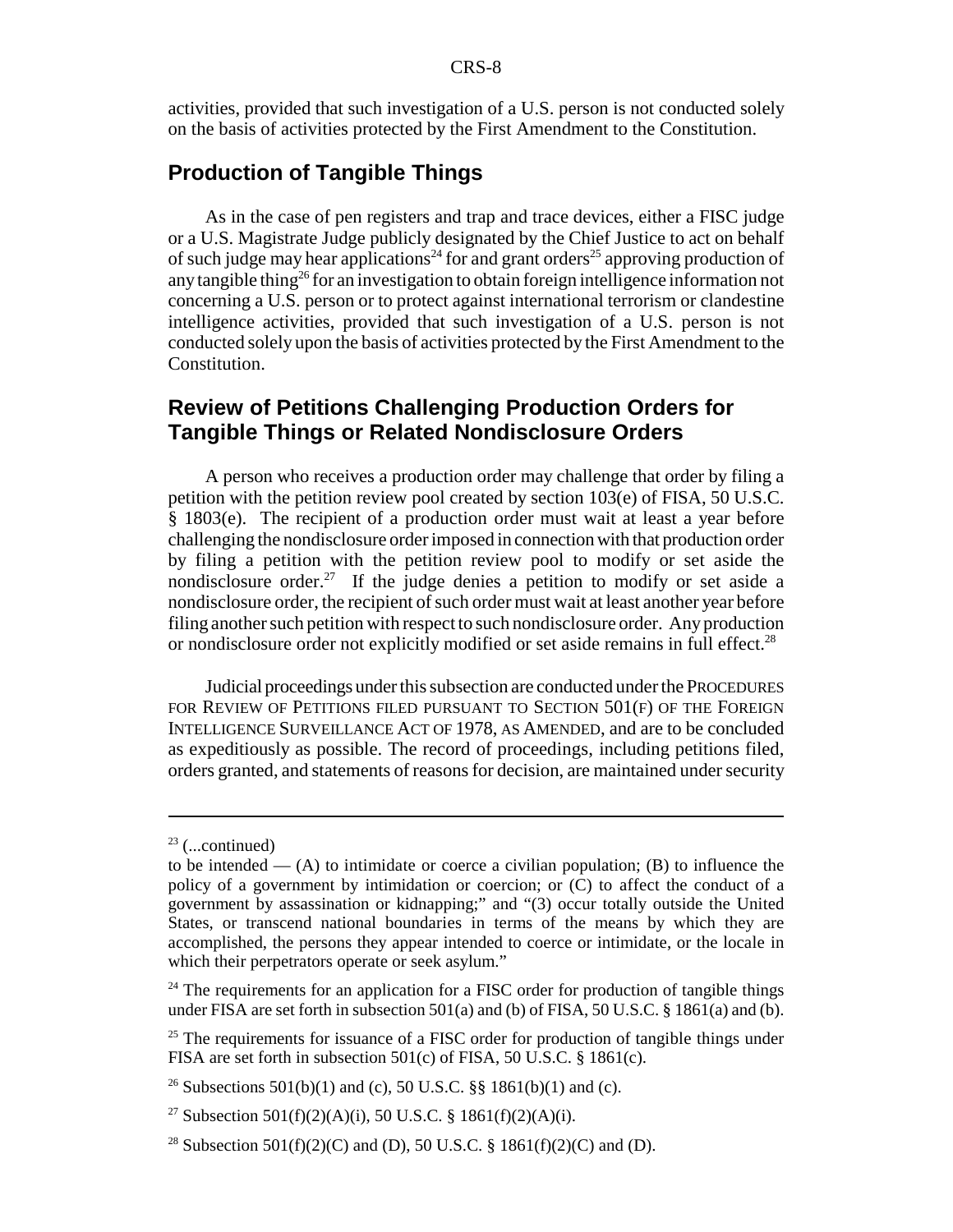measures established by the Chief Justice of the United States, in consultation with the Attorney General and the Director of National Intelligence.<sup>29</sup> All petitions under this subsection are filed under seal. In any proceedings under this subsection, the court shall, upon request of the government, review ex parte and in camera any government submission, or portions thereof, that may include classified information.<sup>30</sup>

**Motions to suppress information obtained by or derived from electronic surveillance, physical search, or pen registers or trap and trace devices under FISA are heard by U.S. district courts.** The procedure for challenging production or nondisclosure orders before the petition review pool of the FISC contrasts with that applicable to motions to suppress information obtained through or derived from electronic surveillance, physical search, or the installation and use of a pen register or trap and trace device under FISA, which a federal, state, or local government intends to use or disclose in a trial or other official proceeding. If a federal, state, or local government intends to use or disclose information obtained by or derived from a FISC order authorizing electronic surveillance, a physical search, or the use of a pen register or trap and trace device, any challenges to the use or disclosure of that information must be made in the U.S. district court in which the motion or request is made, or, if the motion or request is made before another federal, state, or local authority, in the United States district court in the same district as that authority. Such challenges may include motions to suppress made under FISA by an "aggrieved person"<sup>31</sup> against whom such information is intended to be used or disclosed; and any motion or request made by an aggrieved person pursuant to any other statute or rule of the United States or any state before any court or other authority of the United States or any state to discover or obtain applications or orders or other materials relating to FISA electronic surveillance, physical search, or use of a pen register or trap and trace device or to

<sup>&</sup>lt;sup>29</sup> Subsection 501(f)(4), 50 U.S.C. § 1861(f)(4).

 $30$  Subsection 501(f)(5), 50 U.S.C. § 1861(f)(5).

 $31$  The term "aggrieved person" is defined with respect to the use of electronic surveillance under FISA in subsection  $101(k)$ , 50 U.S.C. § 1801(k) to mean "a person who is the target of an electronic surveillance or any other person whose communications or activities were subject to electronic surveillance." When defined with respect to the use of physical searches under FISA, the term is defined by subsection 301(2) of FISA, 50 U.S.C. § 1821(2), to mean "a person whose premises, property, information, or material is the target of physical search or any other person whose premises, property, information, or material was subject to physical search." In connection with the use of a pen register or trap and trace device pursuant to FISA, the term is defined under subsection 401(3) of FISA, 50 U.S.C. § 1841(3) to mean any person "whose telephone line was subject to the installation or use of a pen register or trap and trace device authorized by this subchapter;" or "whose communication instrument or device was subject to the use of a pen register or trap and trace device authorized [under title IV of FISA] to capture incoming electronic or other communications impulses." The term is not used in connection with production of tangible things under title V of FISA, 50 U.S.C. § 1861-1862.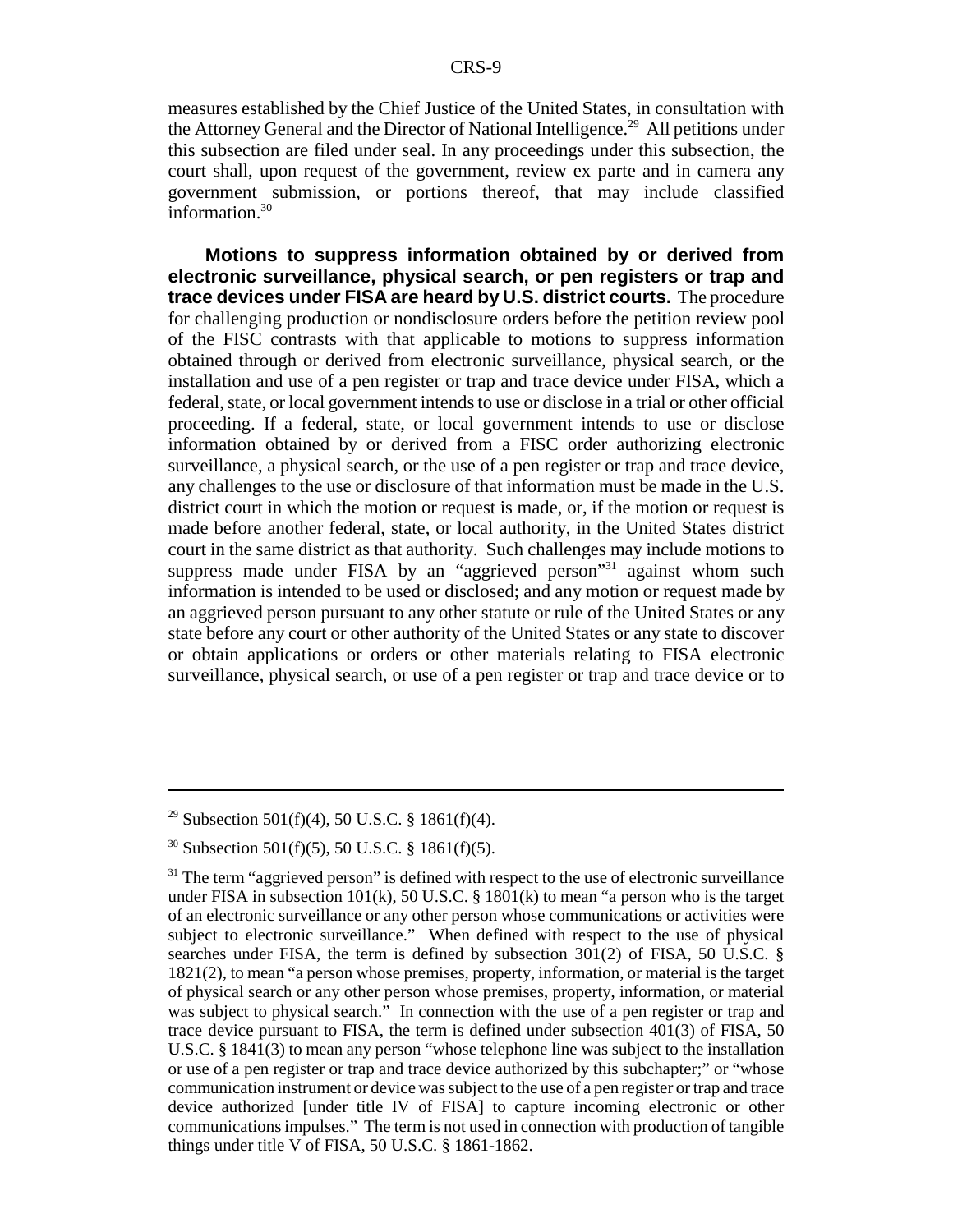discover, obtain, or suppress evidence or information obtained or derived from the use of such investigative techniques under FISA. <sup>32</sup>

Similar, but not identical, to the proceedings before the petition review panel regarding production orders or nondisclosure orders, the U.S. district court proceedings addressing motions to suppress information obtained by or derived from a FISA electronic surveillance, physical search, or pen register or trap and trace device, or seeking to discover or obtain related materials may be considered ex parte and in camera if the Attorney General files an affidavit under oath that disclosure or any adversary hearing would harm the national security of the United States.

If the United States district court determines that the electronic surveillance, physical search, or installation and use of the pen register or trap and trace device in regard to the aggrieved person was not lawfully authorized or conducted, it shall, in accordance with the requirements of law, suppress the evidence that was unlawfully obtained or derived therefrom or otherwise grant the motion of the aggrieved person. If the court determines that the electronic surveillance, physical search, or installation and use of a pen register or trap and trace device was lawfully authorized or conducted, it shall deny the motion of the aggrieved person except to the extent that due process requires discovery or disclosure.

Orders granting such motions or requests, decisions that a FISA electronic surveillance, physical search, or installation and use of a pen register or trap and trace device was not lawfully authorized or conducted, and orders of the United States district court requiring review or granting disclosure of applications, orders, or other materials relating thereto shall be final orders and binding upon all courts of the United States and the several states except a United States Court of Appeals or the Supreme Court.

## **Jurisdiction of the Court of Review**

The government may seek review of a denial of an application for a court order under FISA authorizing electronic surveillance, physical search, or production of any tangible thing before the Court of Review.<sup>33</sup> If the denial is upheld by the Court of Review, the government may seek U.S. Supreme Court review of the decision by a petition for certiorari.34

<sup>&</sup>lt;sup>32</sup> *See* subsection 106(c)-(h) of FISA, 50 U.S.C. § 1806(c)-(h) (electronic surveillance); subsection 305(d)-(i), 50 U.S.C. § 1825(d)-(i) (physical searches); 406(c)-(h) of FISA, 50 U.S.C. § 1846(c)-(h) (pen registers or trap and trace devices).

<sup>&</sup>lt;sup>33</sup> The Foreign Intelligence Surveillance Court of Review is established under subsection 103(b), 50 U.S.C. § 1803(b). The Chief Justice publicly designates one of the Court of Review judges to be the presiding judge.

<sup>&</sup>lt;sup>34</sup> The U.S. Supreme Court is given jurisdiction over denials of applications which have been upheld by the Court of Review in subsection 103(b), 50 U.S.C. § 1803(b).